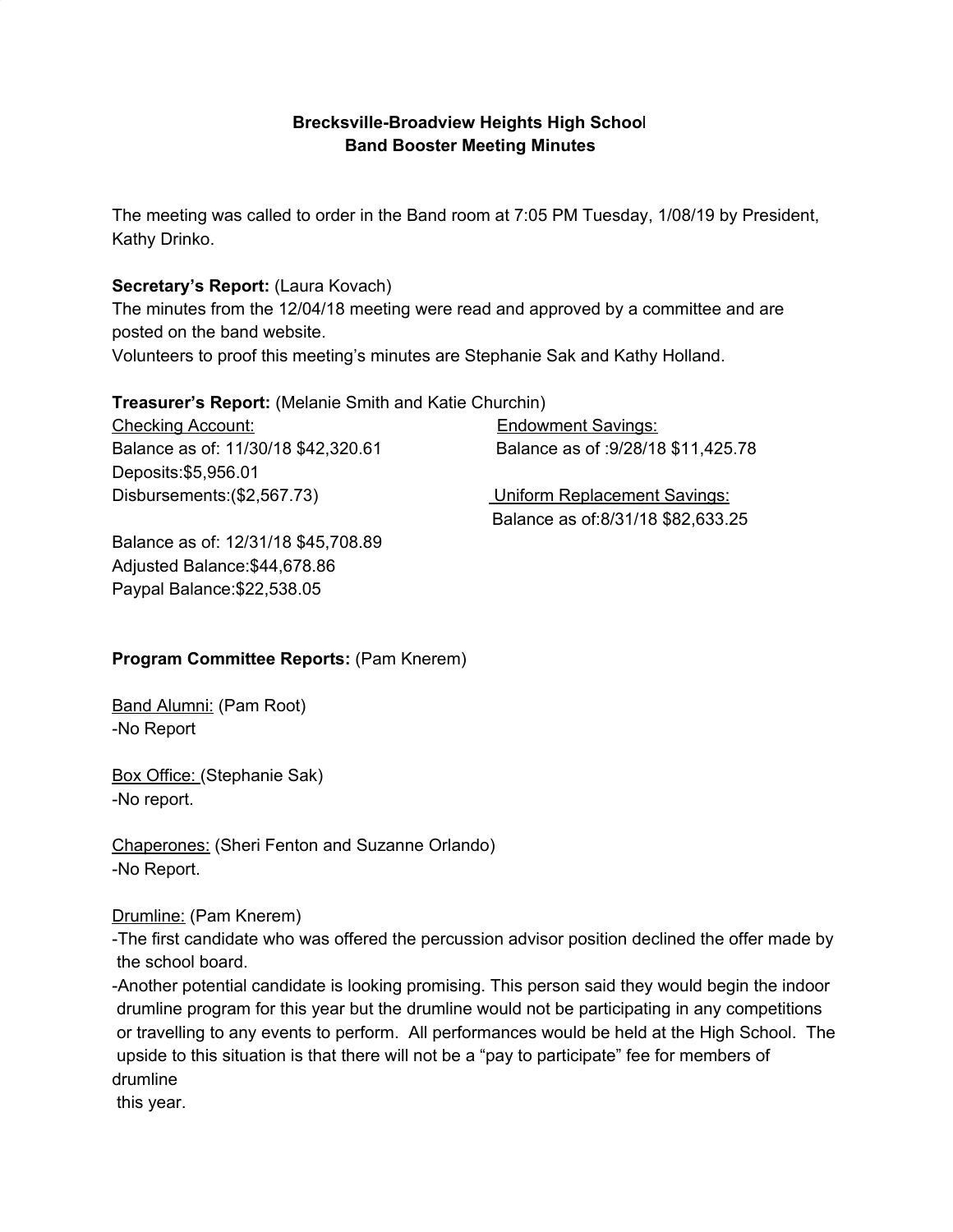-Pam asked Mr. Rex if the students could borrow school equipment and have parents drive the students to competitions so they could compete. Mr. Rex could not answer this question without looking into the matter more closely.

-Mr. Rex is hoping that all loose ends will be tied up within a week and the candidate will be hired.

-AJ Orlando has written music for indoor drumline.

Hospitality/Game Snacks: (Lisa Weber)

-Left over game snacks will be used at the Spring 8th grade Middle School concert reception, indoor drumline and at 8th grade orientation if any are still left.

Flagline: (Melissa Brubaker and Elena Kucharski) -No Report.

PSO: (Michele Mihalich)

-BIMAS-2 Universal Screener will be given to all students between January 7th through January 18th.

-Sip-N-Support will be held February 21, 2019.

-The High School has hired a private clinical counselor for students in need of emotional/mental support.

-The "No Fuss Fundraiser" needs more people to contribute so that the High School can purchase and install three more water fountains in the school.

-No Technology Day will be held March 11th this year.

-See the PSO web page for more information on "happenings" in the district.

Publicity: (Melissa Burdick) -No report.

Senior Night: (Pj Malnar) -No report.

Swarm Board and Decorations: (Lisa Trout) -No Report

Uniforms: (Lori Reagan, Rima Julien, Sheyenne Uhlir and Linda Gauntner)

-Lori has done an exceptional job at getting prices, fabric and lining samples and a new raincoat sample that she was able to present to the Executive Board and also to the boosters at this meeting.

-More than half of our current raincoats are more than 12 years old and are no longer performing as they should.

-Every season, several zippers need to be replaced at a cost of \$20.00 per coat.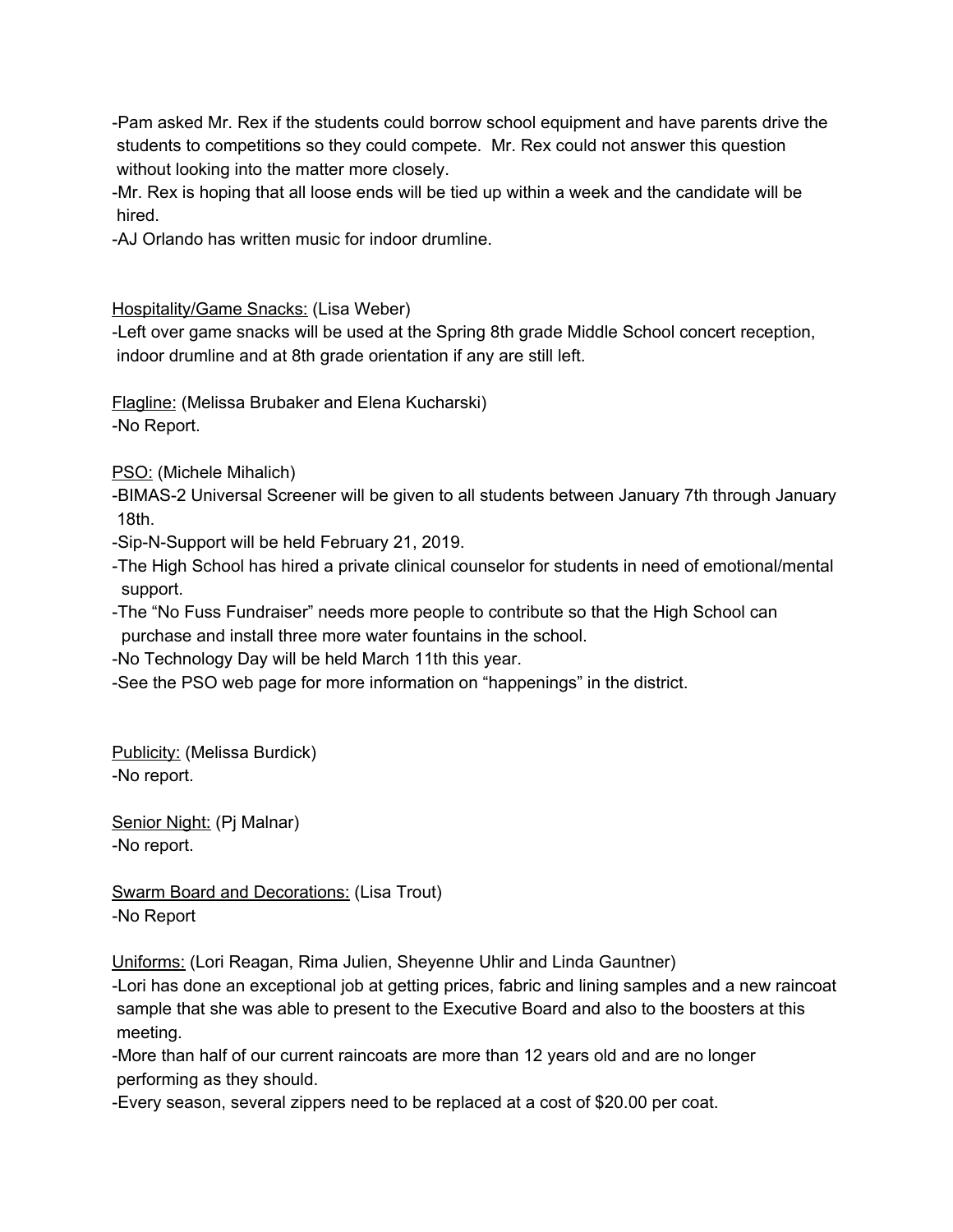-After many phone calls and hours of research, Lori's recommendations are as follows:

- 1. The company she likes best is called Banding Together.
- 2. The most durable fabric is a 400 weight Denier available from a supplier called Style Plus. Banding Together is the only distributor for this company.
- 3. The lining weight will be 2.75 oz. which is a change from the lining in our current raincoats. The coats will be less bulky and will dry quicker.
- 4. The color of the coats has not been determined, but will be either black with a red hood or red with a black hood or all red. The hoods will have white lettering with a black outline with BBHHS Marching Band imprinted on them. They will not feature a logo so that the raincoats won't become dated.
- 5. The raincoats will feature silver snaps which are far more durable than zippers.
- 6. The price to purchase 320 coats amounts to \$23,294.00
- 7. Banding Together will give us three directors coats at no charge.

-Katie Churchin proposed that we use the money in the endowment account for the downpayment and use money in the uniform replacement fund for the balance. Katie also proposed that we close the endowment account since the money in it can only be used for uniforms per the Bylaws. After that, any future endowment money that comes in

would

go directly into the uniform replacement fund.

-A motion to order the coats using funds from the endowment account and from the uniform replacement account was made by Pam Knerem and seconded by Kathy Holland and the vote was unanimous to go ahead with the purchase using the endowment and uniform replacement funds.

-Michelle Mcgrath made the motion to close the endowment account and to place future endowment contributions directly into the uniform replacement fund. Stephanie Sak seconded the motion and it was passed unanimously by the Boosters. The Bylaws will be revised to reflect this change.

Summer Uniforms: (Kathy Holland and Lisa Karakostas) -No Report.

Yard Signs: (Alicia Ravagnani) -No Report.

### **Ways and Means Committee Reports:** (Amy Zajac)

Athletic Programs: (Melissa Burdick) -No Report

### Athletic Program Sales: (Michelle McGrath)

-Thanks to Michelle selling programs everywhere she could think of, 234 Fall athletic programs have been sold with only 16 remaining and all money has been turned in. Michelle said that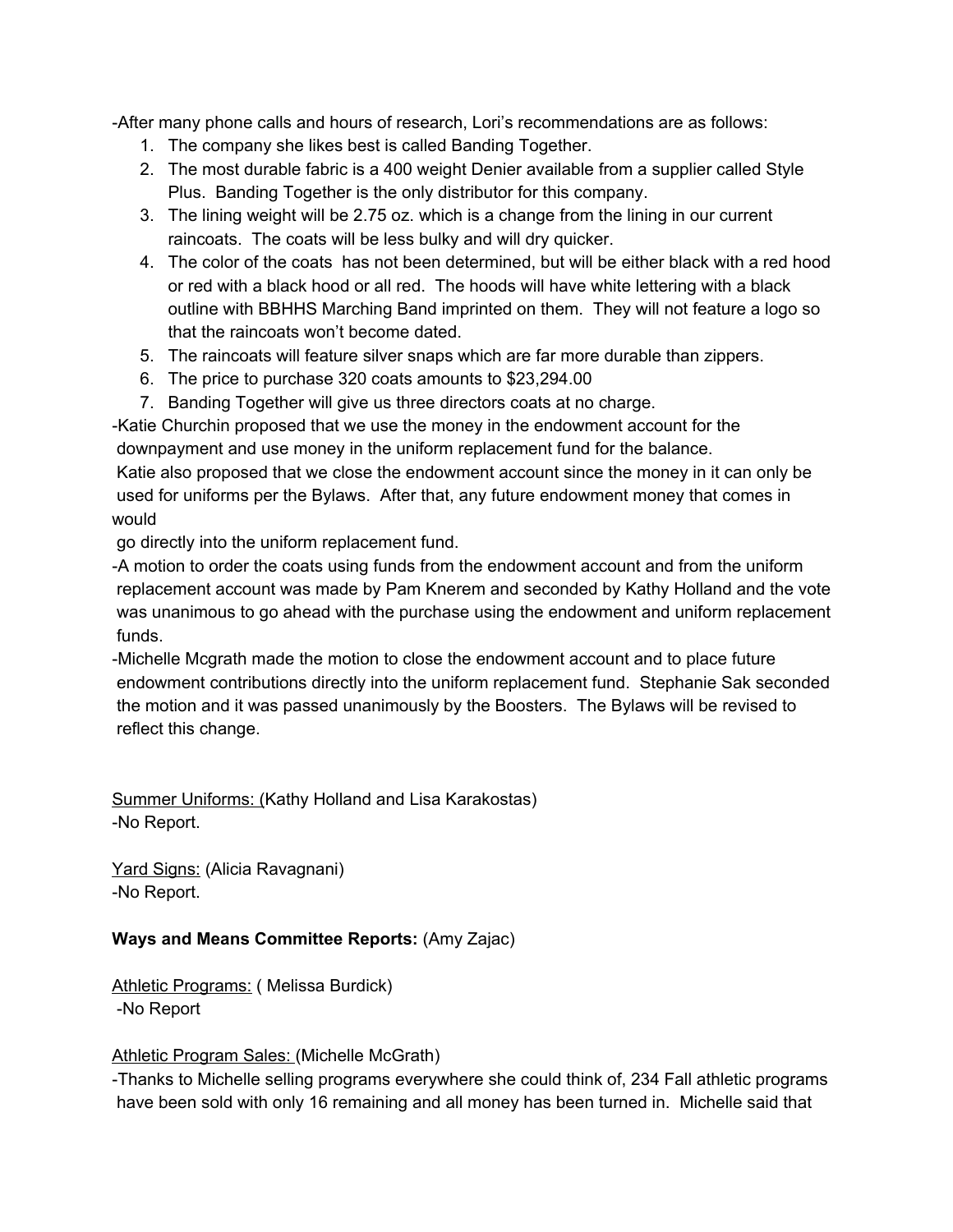this is the same exact number of programs sold as last year.

-Of the 50 Winter programs that were printed, only 9 remain and Michelle is confidant that these will sell as well.

-She asked if we should order more next year. They come in increments of 50. The Boosters will consider if we should get more next year.

Athletic Program Layout: (Kim Traum) -No Report.

Citrus Sales: ( Allison Winokur and Barb Wisniewski)

-The citrus sale went smoothly.

-Barb introduced two new Boosters Diane and Rich Landoll, whose daughter will be playing the trombone in band.

Disney Raffle: (Grace Nichols) -No Report.

Endowment/Patrons: (Kim Traum) -NoReport.

Spirit Wear: (Alicia Ravagnani)

-Alicia has been busy looking into different companies to purchase spirit wear from.

-She feels selling spirit wear through an online store may be the best solution.

-Through her research she has found three promising companies who could manage this for us. -Each company suggests that we cut down on what we offer and we were all in agreement with this idea.

-There would be a window of time that items can be purchased from the online store which would ensure timely delivery of spirit wear merchandise so band members would have their items no later than the second game of the season.

-The online store can be opened and closed at our discretion offering more flexibility to us to sell spirit wear any time of the year.

-If the Boosters decide to go with the online store, Alicia suggests that we get the word out this school year to inform parents that ordering spirit wear will be done differently for next season.

-The directors have requested that we decide on one consistent logo for all spirit wear rather than having multiple choices.

Pancake Breakfast/Music in Our Schools Event: (Suzanne Orlando)

-Mr Rex spoke to Mr. Cocciola and Mrs. Garlock regarding the need for more volunteers from orchestra and choir for the pancake breakfast and they were able to round up a few people.

Indians Tickets: (Stephanie Sak) -No Report.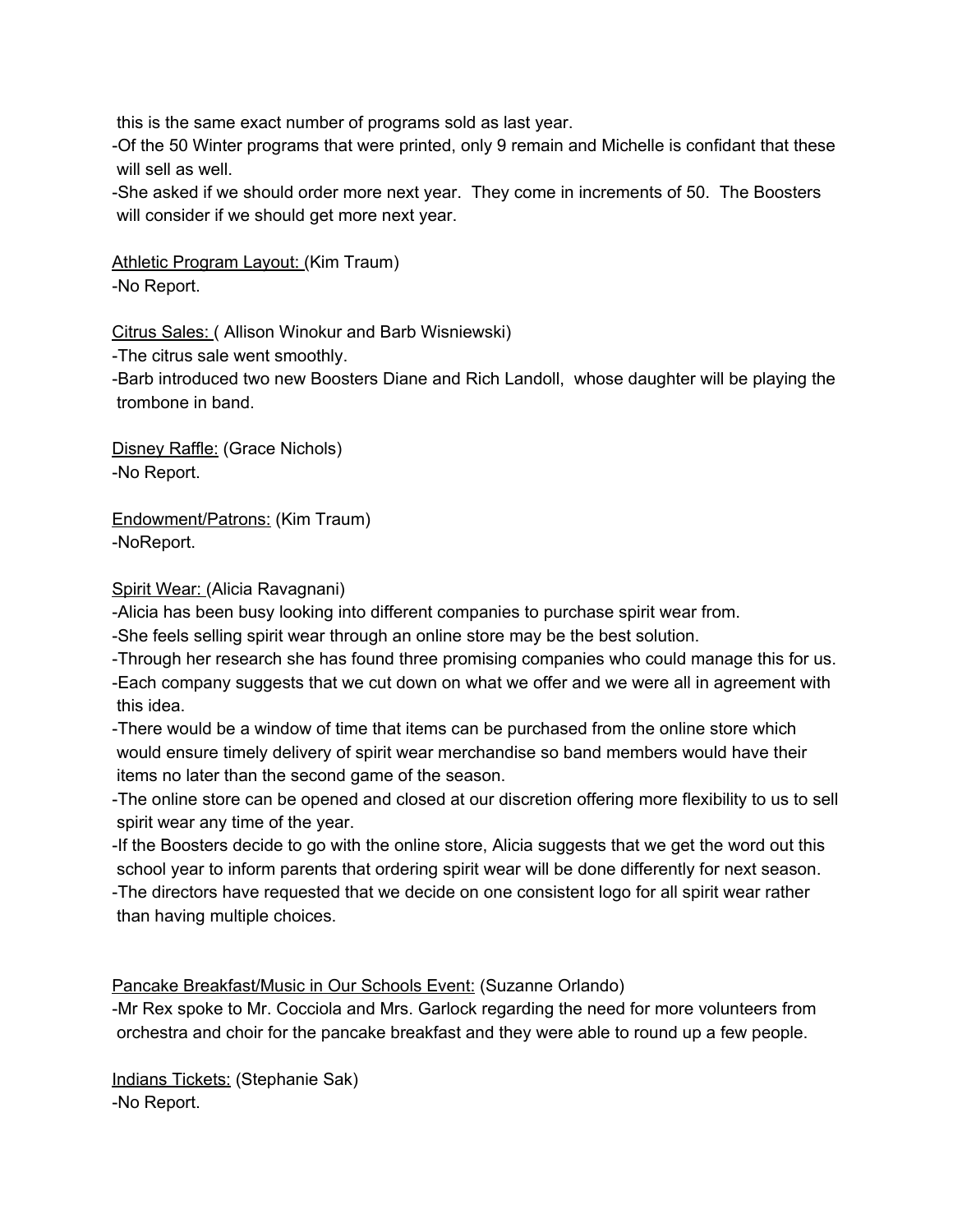#### **Band Director's Report:** (Mr. Rex and Mrs. Astey)

-Mr Rex was pleased with the performances from all the bands at the Holiday concert.

- -The directors are looking at ways to restructure the concerts to help keep them a little shorter in the future and welcomes any suggestions anyone has to facilitate this.
- -Mr Rex asked for patience with the director staff while Mrs. Astey deals with some personal issues. Mr. Hanna will fill in for Mrs. Astey as his schedule permits.
- -If a new percussion advisor is hired soon, Mr. Rex will ask that person to help with chair placement auditions.
- -In regards to the Holiday concert, it was suggested that we ask for students to volunteer as ushers at concerts to help fill in seats especially on the lower level so that no one has to stand or sit on steps.
- -It was brought to Mr. Rex's attention that some of the auditorium doors on the lower level were locked making it difficult to get to sections where there were open seats. He will see that this does not happen at future concerts.
- -Quotes for the Disney trip have come in and Great Day! Tours will probably be who the band will use. The cost will be around \$950.00 which is a slight increase over last year's trip.
- -Since the same hotel will be used, a couple issues need to be resolved. Last year, in rooms where there five students in the room, there were no cots available. The hotel was also unprepared and did not direct students to the changing facility. As a result, students and chaperones had to take turns changing in a couple bathroom stalls which caused people to have to wait well over an hour to change clothes. Mr. Rex will make sure these issues are resolved before any papers are signed.
- -The Disney trip is scheduled for April 13th-17th of 2020.
- -Mr. Rex is gathering a focus group of students who will be asked for ideas on what they would like to see the band look like over the next few years.
- -Michele Mihalich asked if any of the music teachers would be piano accompanists for students performing at OMEA. Unfortunately, Mrs. Garlock nor Mrs. Astey are available so students will need to find their own accompanists this year.
- -Colin Toghill, clarinet player in Concert Winds has been named Student of the Month for January.
- -About 75 Christmas ornaments were purchased. Sheyenne's team will sell them at various upcoming events for \$10.00 each. We ordered 200 so that leaves 125 that need to be sold.

### **President's Report:** (Kathy Drinko)

- -We mourn the loss of Karen Horvath who did so much for our band. On behalf of the Band Boosters, Kathy sent a card and gift of money to the Horvath family.
- -Next month we need to start the process of finding replacements of chair people who will be leaving us at the end of this school year.
- -Kathy asked all chairpersons to write out a job description of what their responsibilities are for their replacements.
- -Kathy's goal is to get the responsibilities of each chairperson posted to the band website.